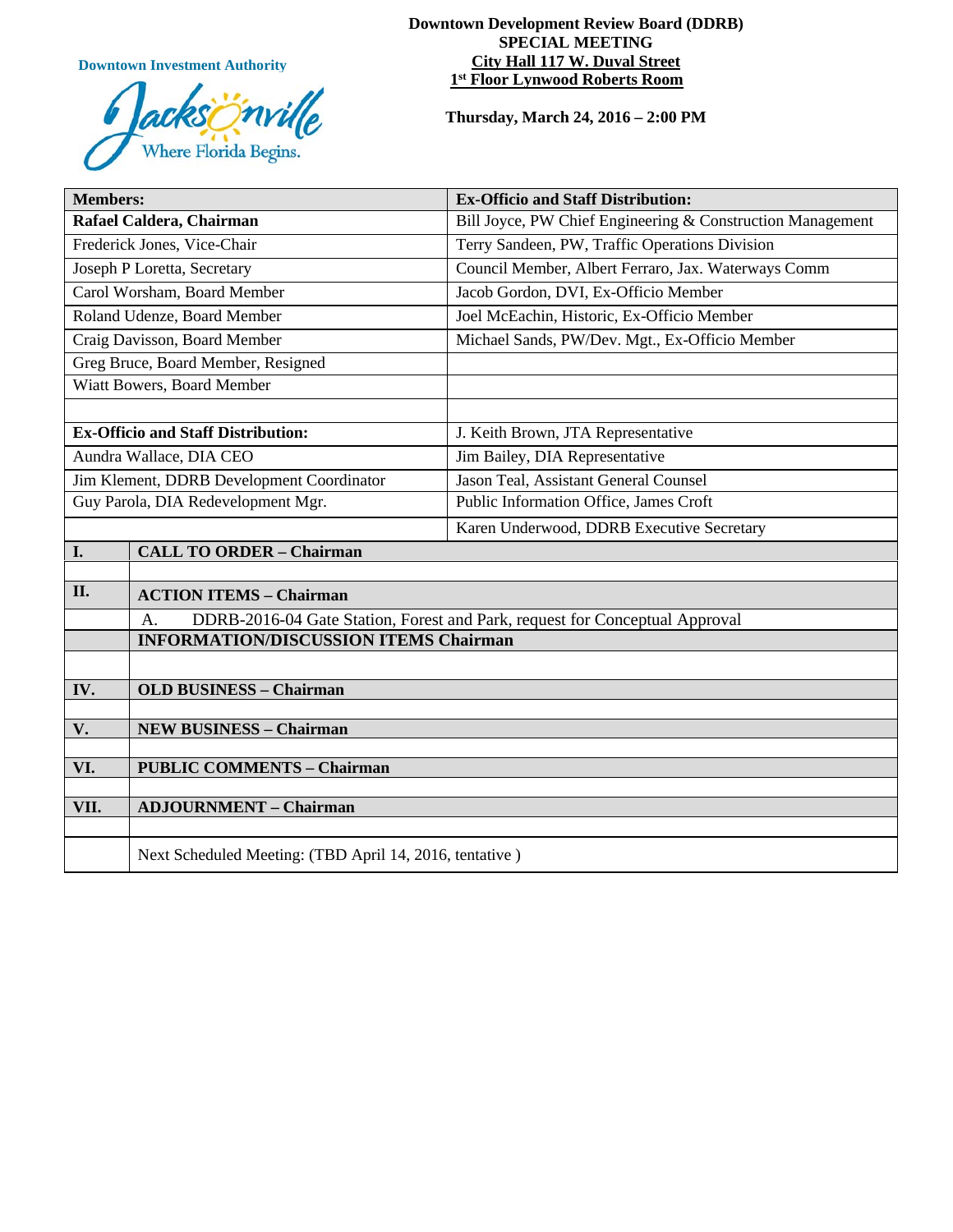

**Downtown Investment Authority Downtown Development Review Board (DDRB)** 

**City Hall @ St. James117 W. Duval Street 1st Floor, Lynwood Roberts Room**

*Thursday, March 24, 2016 - 2:00 p.m.*

### *"Revised" MEETING* **MINUTES**

**Board Members Present:** Chair R. Caldera, Vice Chair F. Jones, Secretary J. Loretta, C. Worsham, W. Bowers, C. Davisson, and R. Udenze

**Board Members Not Present:**

**DIA Board Members Present:** Chair J. Bailey

**DIA Staff Present:** Guy Parola, Redevelopment Manger; Jim Klement, Staff Liaison; and Karen Eiland, Executive Secretary

**Representing Office of City Council: C**VP Boyer

**Representing Office of the Mayor:** Dr. Johnny Gaffney, Boards & Commissions Liaison

**Representing Office of General Counsel:** Susan Grandin

#### **I. CALL TO ORDER**

Chairman Caldera convened the meeting with a quorum present and called the meeting to order at approximately 2:02 p.m.

Chairman Caldera asked anyone wishing to speak on a particular project to complete a public speaker card and reminded Board members to disclose if they had any ex-parte communication with any of the applicants presenting projects today or conflicts of interest prior to the item being addressed by the Board.

There was much discussion among the Board Members, applicants and the consultants.

### **II. ACTION ITEMS**

## **A. DDRB 2016-04 Gate Station, Forest and Park Street, Request for Conceptual APPROVAL**

**A MOTION WAS MADE BY BOARD MEMBER UDENZE AND SECONDED BY BOARD MEMBER WORSHAM APPROVING DDRB APPLICATION 2016-04** for Conceptual Approval for site plan dated March 10, 2016, subject to the following conditions:

**1.** Applicant to receive a deviation, where required to address **Sec. 656.361.11. - Setback or "Build To" Lines prior to Final DDRB Approval.** This request would address